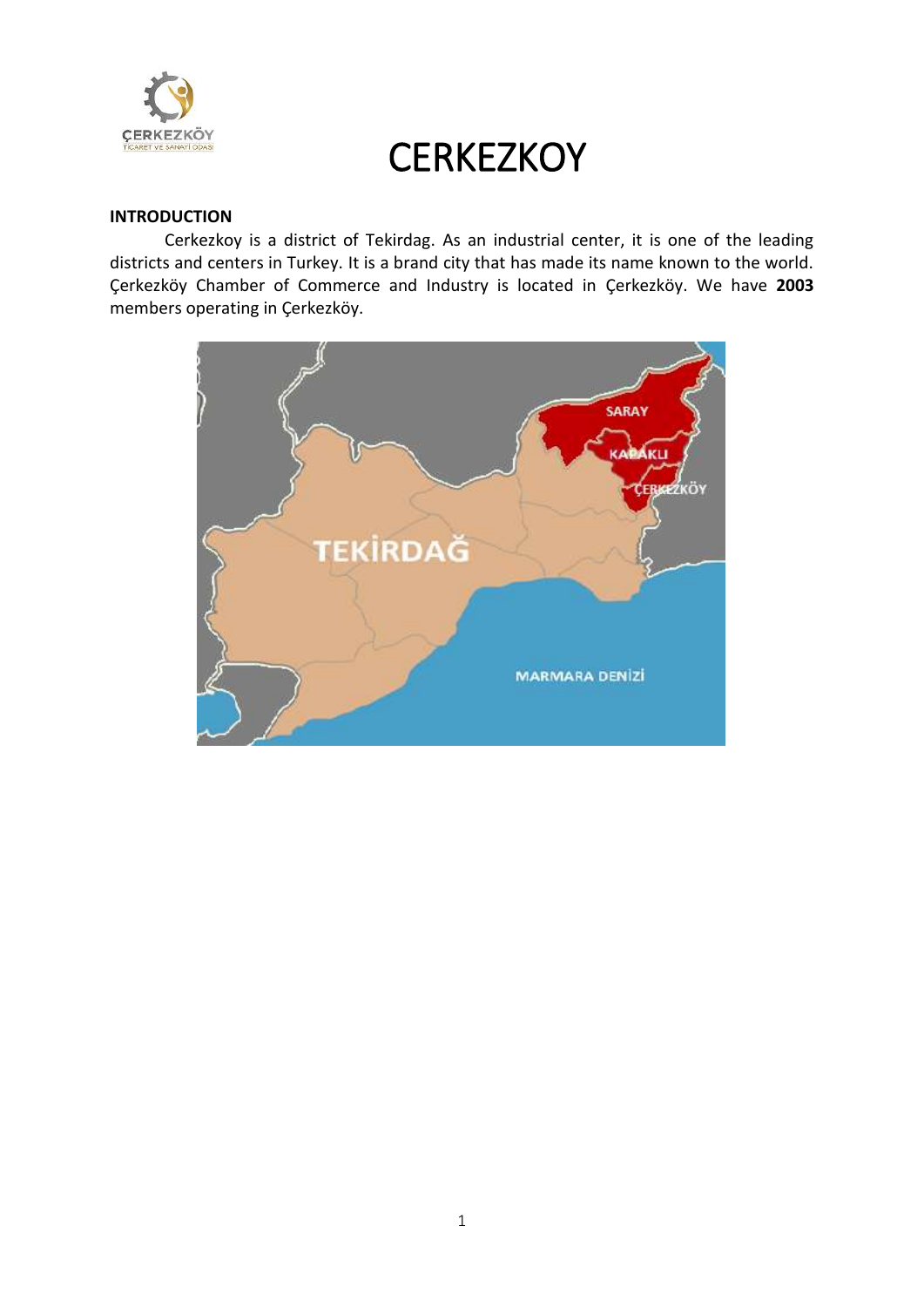

#### **HISTORY**

There are different opinions about whether the village, Çerkezköy or Türbedere, is the first village in Çerkezköy geography.

Due to the tomb at Atatürk Primary School, the area where the creek bed was located before and after the settlement of Circassia was called "Türbedere". Due to the tomb at Atatürk Primary School, the area where the creek bed was located before and after the settlement of Çerkez was called "Türbedere".

Although there is a life in Türbedere before the Circassian immigration, no clear information is available about how many households, population and identities are living hereAt the Prime Ministry Ottoman Archives, Fund Code HH. D. Shadow No. 17434 documentary: "The construction of the construction to be done in Türksere in Circassian kings" is the name of a place name of Türbedere.

It can be said that after the Ottoman-Russian War this settlement was opened to new immigrations and its name was changed as Türbedere between in 1878-1911 and between in 1888-1907 it was defined as Türbedere's status, Türbedere region, Türbedere Village and Türbedere District. In the examinations made based on the documents passed from past to today and the documents that have emerged, the existence of three villages which are actually intertwined in this region after the Ottoman-Russian War are mentioned.

- **First:** Today's Çerkezköy Municipality and the Turban, which is around Çerkezköy Atatürk Primary School,
- **Second:** Türbedere around the creek bed,
- **Third:** It is Yeniköy where Garrison Command is located.

The existence of these three villages made it possible for the settlement to become a municipality and municipality in 1911, and the first Mayor, Molla Mehmet Efendi, and the ruling province of Edirne did not accept this request if the region wanted the name of the region to remain permanently. After the rejection of the Governorship of Edirne, the name of this settlement became permanent as "Çerkezköy".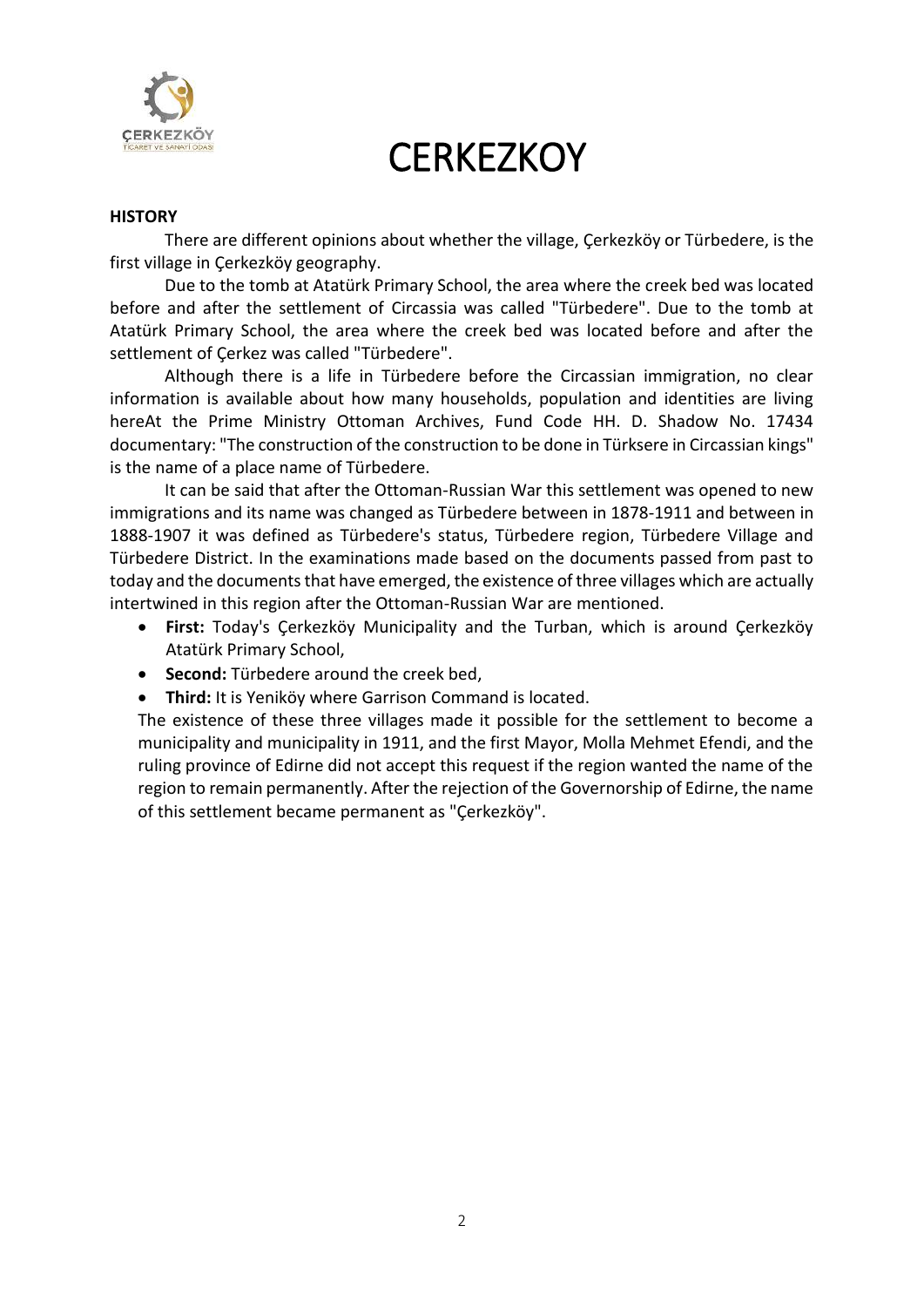



Çerkezköy was occupied by the Bulgarian occupation between October 30, 1913, October 26, 1912 (November according to some sources) and Greek occupation between July 23, 1920 and October 30, 1922.

Çerkezköy, which has been affiliated to Çorlu since its establishment, was connected to the Saray of the Kırkkilise in 1914. On October 15, 1923, Çerkezköy, which was connected to Tekirdağ with the Saray district, was made a district on April 1, 1958 and Yusuf Ziya Doğan was appointed to the district governorship.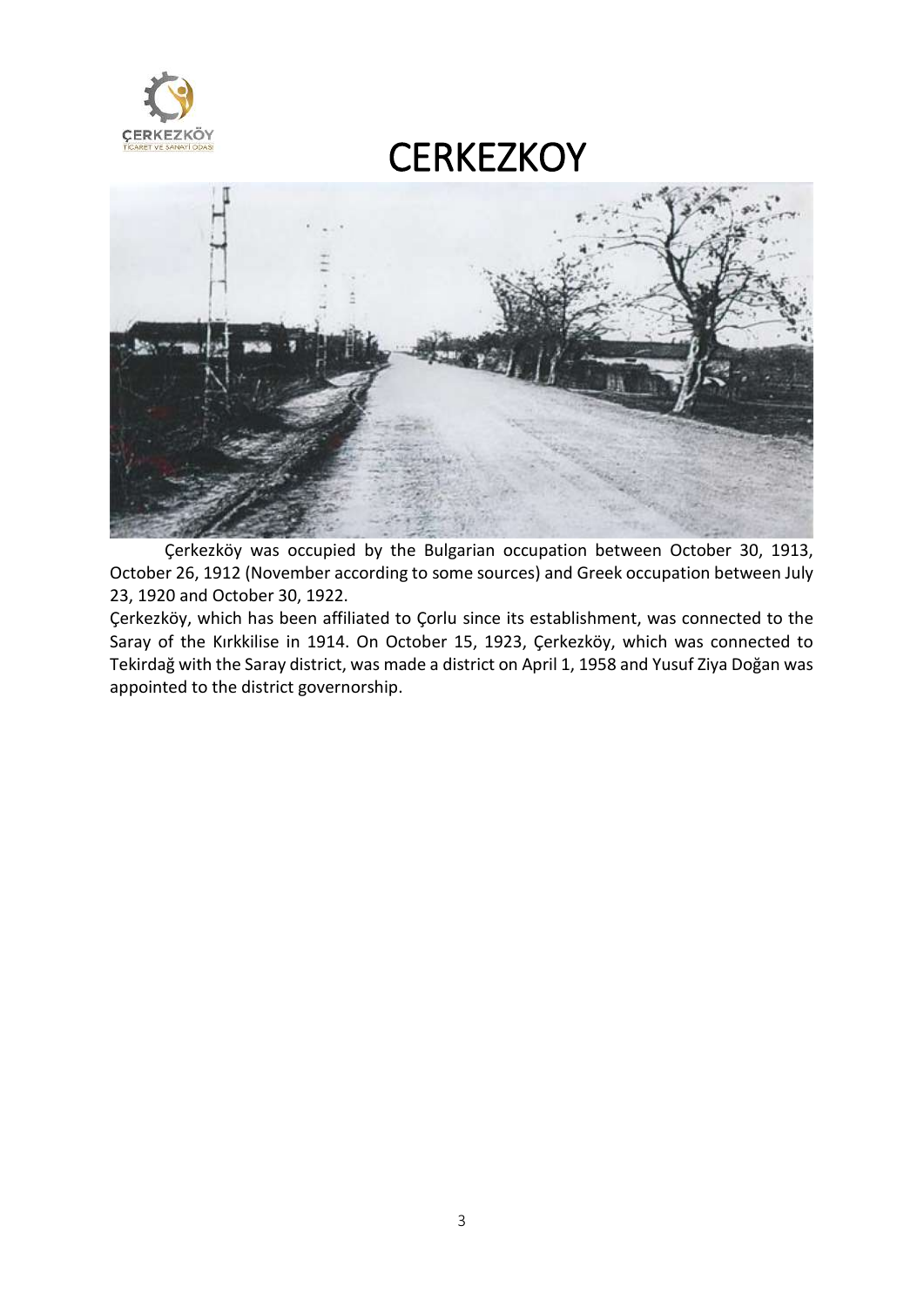

#### **ECONOMY AND INDUSTRY**

The district, which was a small rural settlement in the 1970s, was included in the scope of "Priority Areas for Development" with the decision of the Council of Ministers in 1971. With the decision of 1973, the establishment of the Organized Industrial Zone started its growth and development process with the rapid industrialization movement which started. This development has become one of the biggest industrial centers of Turkey today with large scale, private sector companies that use modern technology and mainly produce for outdoor market. The main industrial establishments in Çerkezköy are concentrated in textile, rubber plastics, paint chemistry, metal - machinery, food, medicine - health, mining, wood, electronics and white goods, construction materials, stationary and automotive sectors. Over 70,000 employees in the industrial facilities in the region contribute to the Turkish economy.

Çerkezköy Organized Industrial Region was established in 1975 with the decision of the Council of Ministers dated 29.03.1973 and numbered 7/6177 and the allocated land was 4.550.215 m2 and 143 parcels of various sizes were allocated to the area of 3.564.665 m² and 119 industrial enterprises were allocated. The remaining  $958.560$  m<sup>2</sup> includes roads and green areas. The area of 8.000.000  $\text{m}^2$ , which is the border of the region, has been added to the region as an extension area with the approval of the State Planning Organization on 15 October 1990. This area of 8.000.000 m² was formed as 42 islands and 285 parcels. Today, 323 parcels are occupied by 90% of the total of 39 parcels in production, construction and project stages.

Veliköy Organized Industrial Zone started its foundation works in 2011 and was established as Improvement OIZ on June 6, 2012 and has become a normal organized industrial zone after its improvement on 7 October 2013. Governor Mehmet Ceylan delegation headed by entrepreneurs, Çerkezköy District Governor Atilla Selami Abban is governed by the board of directors of the presidency. There are 85 companies operating in the Veliköy Organized Industrial Zone with 4.000.000m2 area 187 plots. Today, 115 parcels of manufacturing, construction and project phase, 72 empty parcel has a 61% occupancy rate.

Yalıboyu Organized Industrial Zone started its foundation activities in 2011 and was established as Improvement OIZ on June 6, 2012 and has become a normal organized industrial zone after the improvement on 7 October 2013. It is managed by the board of directors under the chairmanship of Mr. Mehmet Ceylan. There are 17 firms in Yalıboyu Organized Industrial Zone, which has 210 plots of land and 38 plots of land. Today, 26 parcels of manufacturing, construction and project phase, 12 empty parcel has a 68% occupancy rate. Yalıboyu Organized Industrial Zone as of March 2016, Çerkezköy Chamber of Commerce and Industry has been providing services.

There are about 80,000 people in these companies of various sizes in both Kapaklı Organized Industrial Zone and Çerkezköy Organized Industrıal Zone. The majority of industrial establishments in different regions of our region are Turkey's leading industrial organizations19 of the top 500 industrial establishments of Turkey in the year 2016, 14 of the second 500 largest enterprises are in our region. In addition, there are 30 companies in our region in the list of Turkey's biggest 1000 exporter companies announced in 2016. Most of these industrial enterprises export to various countries of the world and contribute to both the regional economy and the Turkish economy. The number of industrial establishment's increases day by day and the number of employees increases accordingly.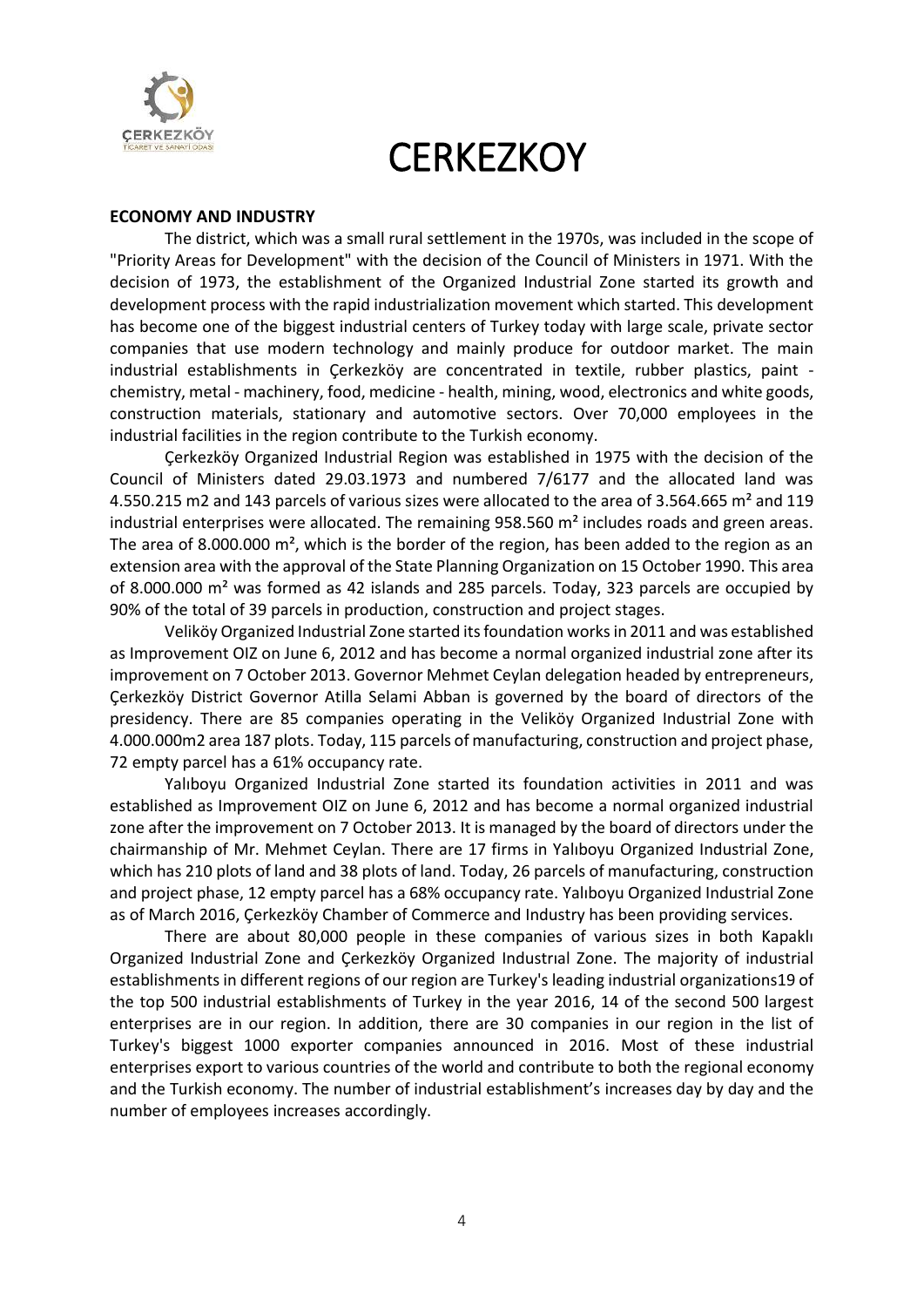

#### **AGRICULTURE**

The economic structure of Çerkezköy was based on agriculture until the 1970s, but today the population engaged in agriculture has fallen to 15% of the total population because of the development of the industry and the population it carries. In the lands used as forest, agriculture and pasture area, the main products grown; Wheat and sunflower. In the province, cattle and sheep are grown in small quantities.

#### **POPULATION**

Çerkezköy settlement units that have the highest number of immigrants in Turkey are in the top three in the order. Çerkezköy, 81 provinces in Turkey is remarkable in terms of taking migration. As of 2016, the result of research conducted by TUIK in Çerkezköy, which has a population of 146 thousand, is the most remarkable among the citizens registered in Tekirdağ population and Erzurum population.

#### **GEOGRAPHICAL STRUCTURE**

The Çerkezköy district is connected to the province of Tekirdağ and is geographically 41 degrees 17 minutes 06 seconds north latitude and 28 degrees 00 minutes 01 second's east longitude and 160 meters in height from the sea. Çerkezköy is surrounded by Istanbul in the east, Çorlu in the south and west, and Saray in the north. It is connected to the 0-3 Highway passing through the south by 22 km. The province center is 56 km away from Tekirdağ and 110 km away from Istanbul.

The district lands consist of slightly rugged plains in the Ergene Basin. The waters of these lands collect the Çorlu Stream from the Ergene Ridge and its main branches.

Çerkezköy district center consists of 8 districts in administrative direction (Bağlık, Cumhuriyet, Fatih, Fevzi Pasha, Gazi Mustafa Kemal Pasha, Gazi Osman Paşa, İstasyon, Kızılpınar, Veliköy and Yildirim Beyazit neighborhoods).

Çerkezköy is under the influence of the distinctive features of the Thracian climate. Occasional cold northerly winds cause the fall of the warming in the region. Temperature ranges from 25 ° C to 35 ° C in summer and from 10 ° C to (-8 ° C) in winter.

#### **TRANSPORTATION**

Transportation to Çerkezköy is made by highway and railway. Çerkezköy is located at the junction of Kınalı Distinction - Çerkezköy - Corlu road and Çerkezköy - Saray - Vize - Kırklareli roads. It is also connected to Trans European Motorway by Beyciler-Çerkezköy connection road. The TEM connection, which is important for Çerkezköy, strengthens the connection between Istanbul and Europe. The connection of Çerkezköy district with the provincial center of Tekirdağ is provided by Çerkezköy - Çorlu - Tekirdağ highway. The railway connection in Çerkezköy district is provided by Istanbul - Edirne - Europe railway. Çerkezköy station is one of the important export stations. In addition, passengers have been moved to Istanbul - Çerkezköy electric suburban line since 1996. Çerkezköy will be one of the important stops of the Halkalı-Kapıkule High Speed Train Project. The connection to the maritime route in the district is related to the port of Tekirdag.